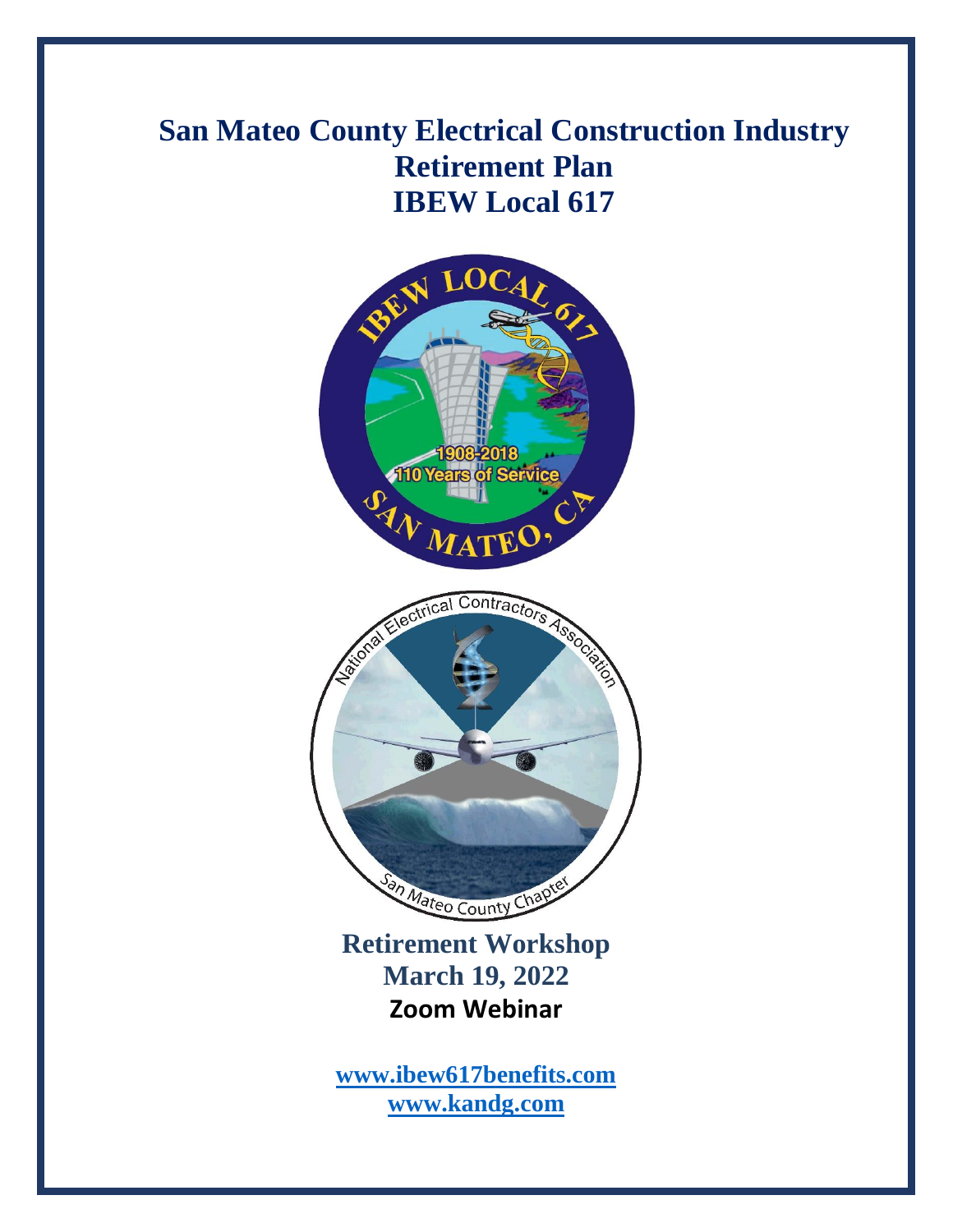## **Table of Contents**

| 6. Qualified Domestic Relations Order (QDRO) 4 |
|------------------------------------------------|
|                                                |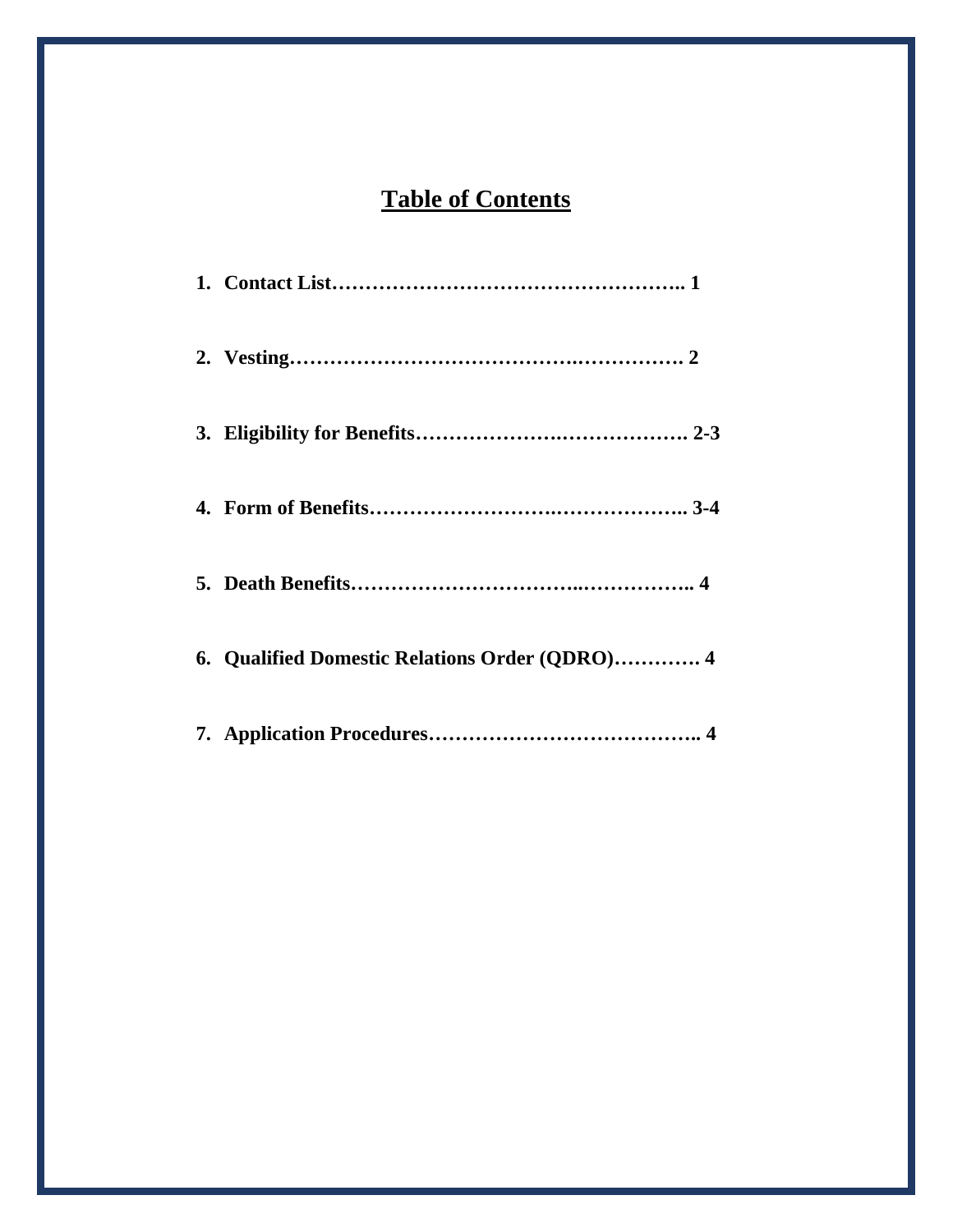### **Contact List**

### **United Administrative Services 6800 Santa Teresa Blvd. Suite 100 San Jose, CA 95119 Phone (408)288-4400**

| <b>Name</b>              | E-mail              | <b>Phone Number</b> |
|--------------------------|---------------------|---------------------|
| <b>Donna Rios</b>        | drios@uastpa.com    | (408)288-4555       |
| <b>Pension Manager</b>   |                     |                     |
| <b>Joanna Pena</b>       | jpena@uastpa.com    | (408)288-4437       |
| <b>Account Executive</b> |                     |                     |
| <b>Judy Sargent</b>      | jsargent@uastpa.com | (408)288-4550       |
| President                |                     |                     |
| <b>Catherine Kauer</b>   | ckauer@uastpa.com   | (408)288-4556       |
| Pension/Loan Technician  |                     |                     |

**Website [www.ibew617benefits.com](http://www.ibew617benefits.com/)**

#### **Kaufmann and Goble Associates (Also known as NWPS) (408)298-1170 [www.kandg.com](http://www.kandg.com/)**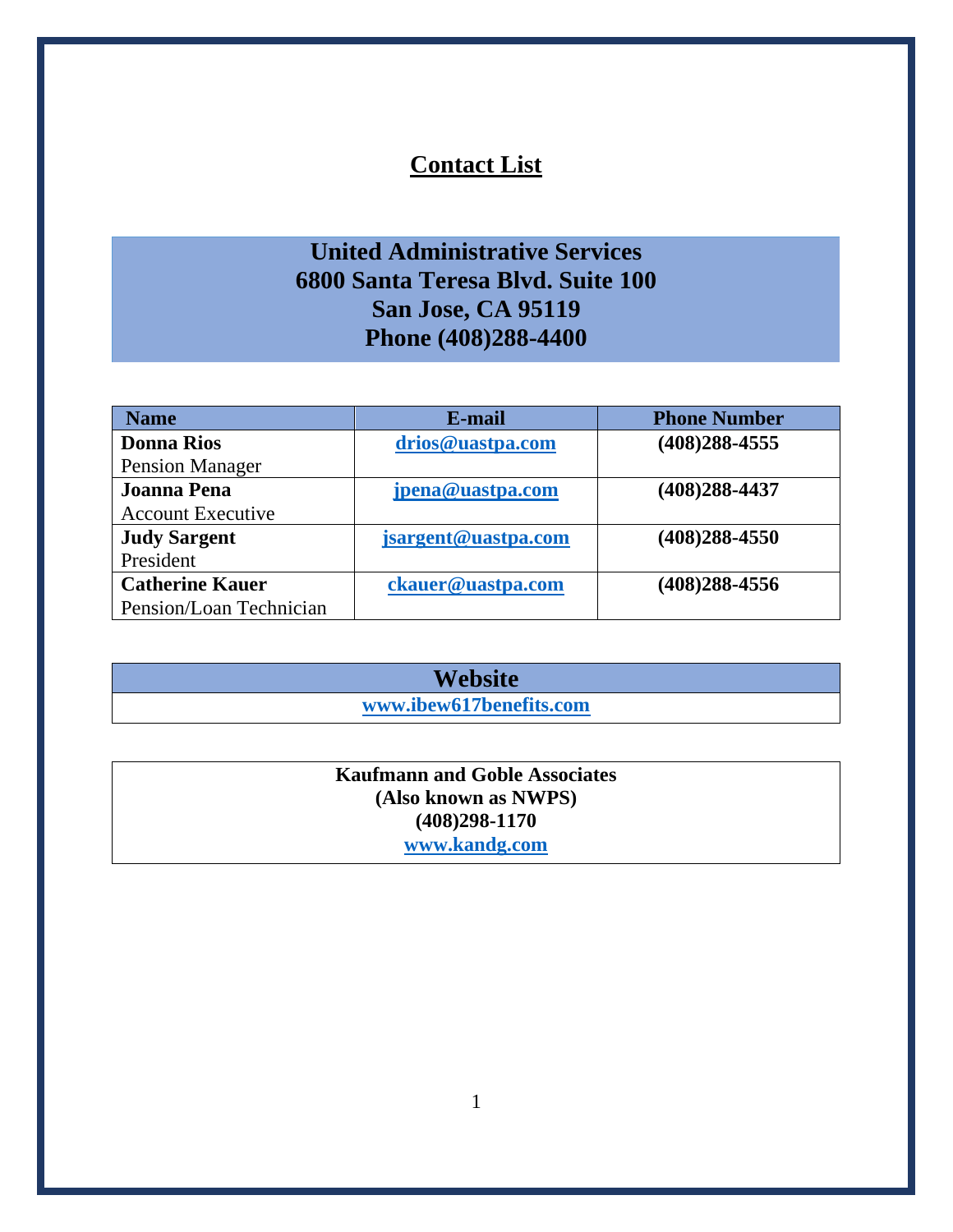#### **Vesting**

• **Vesting:** You will earn 1/10th of Vesting Service for 100 hours of covered employment in a Plan Year, up to 1.00 Vesting Service credit for a 1,000 or more hours.

#### **Vesting Requirements**

- For any Participant who has worked in Covered Employment on or after January 1, 2009, you will be a vested Participant if you have three (3) years of Covered Employment without incurring a permanent break in service.
- For Participants who worked in Covered Employment prior to January 1, 2009, the Plan required five (5) Years of Service.

### **Eligibility for Benefits**

When can you receive benefits?

To be entitled to receive your Plan benefits you must terminate your employment and satisfy one of the following requirements:

- **Normal Retirement-Age 65**. You attain age 65, the Plan's Normal Retirement Age, or later if you are not yet vested, at the fifth anniversary of your Participation in the Plan without a Break in Service. You are considered retired when you reach age 65 and work less than 40 hours in a month in the Electrical Construction Industry in San Mateo County. (You will be required to certify under penalty of perjury that you are no longer working in the Electrical Construction Industry in San Mateo.)
- **Early Retirement-Age 55—Thirty Days Without Working.** You attain age 55, the Plan's Early Retirement Age and terminate your Covered Employment, or thereafter, and file a written certification under penalty of perjury that you have terminated or are intending to terminate your Covered Employment and/or any other employment in the electrical industry prior to your benefit commencement effective date**.**
- **Permanent and Total Disability**. Regardless of your age if you are totally and permanently disabled, you may apply for the money credited to your Individual Account. You will be considered totally and permanently disabled only if you are entitled to a Social Security Disability Benefit (Social Security Award).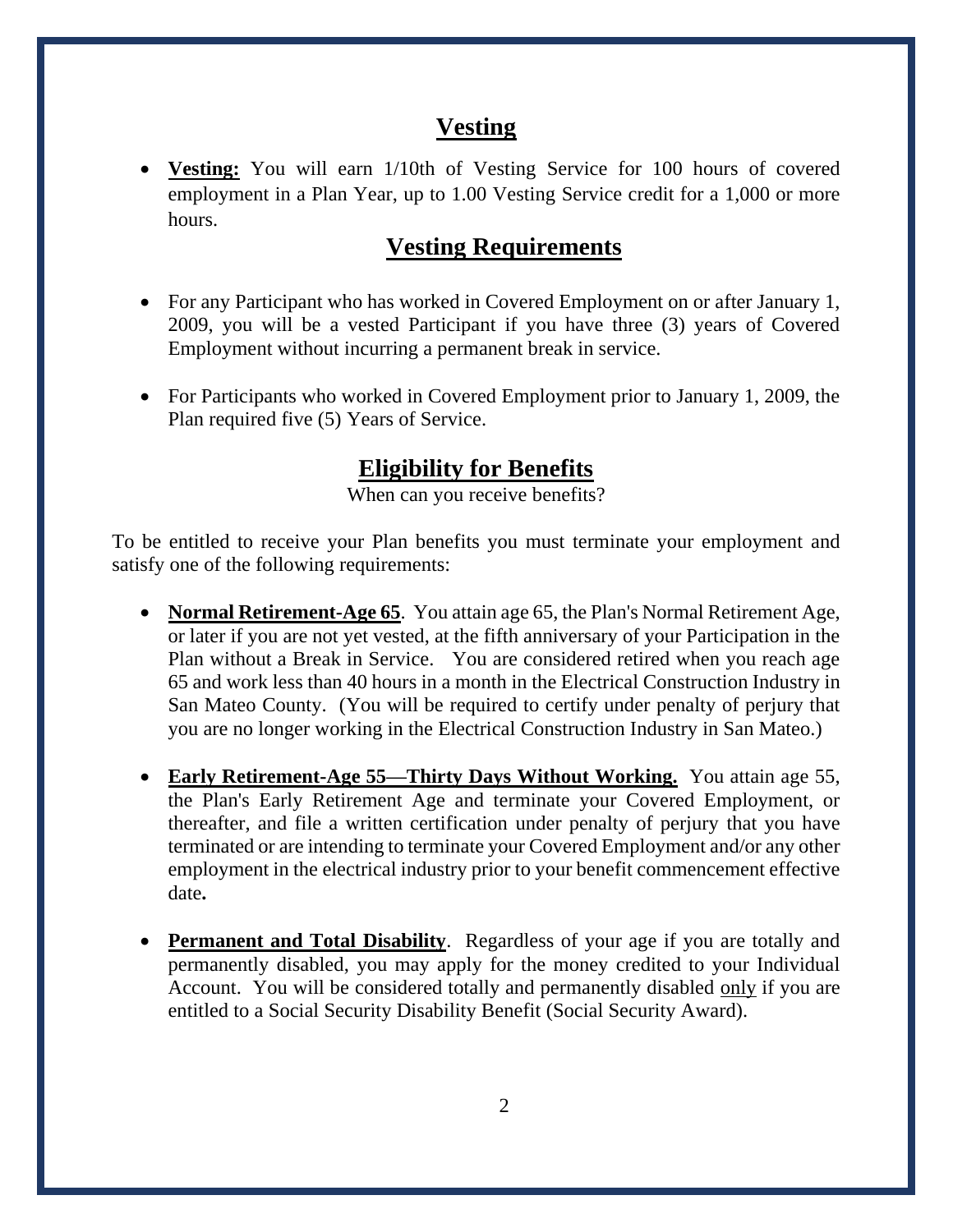• **Caution- Returning to Work after a Total Distribution—3 Year Vesting. If you retire and receive a complete distribution of your Pension benefits but later return to Covered Employment requiring contributions to the Plan you must again meet the three-year Vesting requirement.**

#### **Form of Benefits**

- **Partial/Total Lump-Sum Distribution**: You may elect a Partial or Total lump sum distribution of your account balance. There is no limit on the number of partial lump sum distributions.
- **Rollover:** You may elect a Partial or Total Rollover of your individual account balance to an IRA of your choice or to another tax-qualified retirement plan that will accept your rollover distribution.
- **Periodic Monthly Distributions:** You may elect a specific monthly payment in \$100 increments or more. The periodic payments will terminate when the account has exhausted.
- **Optional One-Time Adjustment of Monthly Benefit**: A Participant receiving monthly pension benefits may, on a one-time basis only, request a change in the amount of monthly benefits to be received, subject to applicable Internal Revenue Code distribution requirements.
- **Single Life Annuity-Single Participant:** Under federal law the normal form of benefit for a single Participant is a single life annuity, which is a series of monthly pension payments intending to extend for the balance of your life. Under the life annuity option, payments end when you die. A married Participant, with spousal consent, also may select this form of benefit. If you choose this option the Plan will use your Individual Account balance to provide such annuity from an insurance company or other entity at then current market rates, or determine your monthly benefit based on standard life expectancy tables as required under applicable law. Regardless, monthly payments made directly from the Plan will terminate when your Individual Account balance reaches zero even if you live longer than the age projected under the life expectancy tables.